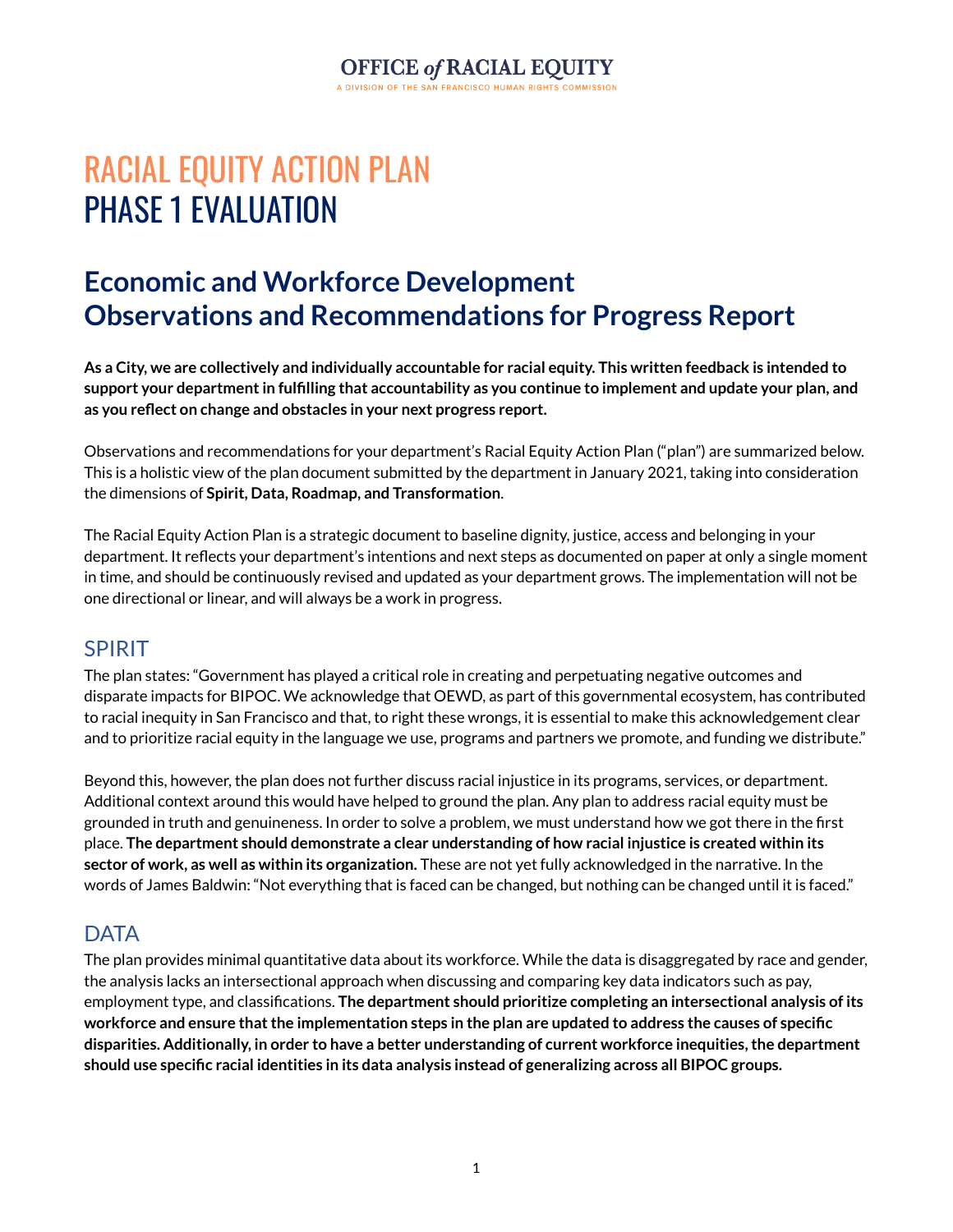### **OFFICE of RACIAL EQUITY**

The plan summarizes results from a department racial equity survey in 2020. The department sent the survey to all 124 employees and 89 people participated - a 72% completion rate. The analysis was not race-centered or intersectional in its approach. The survey results are not consistently disaggregated by race, and not at all disaggregated by gender, classification, or employment type. **The department needs to gather robust and meaningful qualitative data from employees. As with the quantitative data,the department should disaggregate this data in more intersectional ways to inform the implementation steps.**

The plan should state what data will be used to create metrics and dashboards to measure performance and **support decision-making on an ongoing basis. The implementation steps should also note processes that will be used to maintain, secure, analyze, and share quantitative and qualitative data.**

### ROADMAP

The plan includes goals for each section that are relevant to the department. The goals were identified by staff through a collaborative process documented in an appendix. **The department should also set goals that are specific to racial disparities within the department and that are measurable and baselined against existing data. Without specific** and measurable goals, it will be difficult to assess progress.

All of the actions in the template are included in the plan. The department added actions around paying bilingual employees for translation and re-authorizing the Workforce Community Advisory Committee. In some sections, the plan identifies specific processes and tools it will use to implement each action. In others, though, the implementation steps are broad. For instance, one implementation step states that the department will "continuously share [the] Action Plan, or specific actions, to each unit for feedback and upkeep annually or as needed." To increase transparency and accessibility, it would be helpful to include details around when and how this will happen. **The plan should describe how information thatis used to implement each action will be shared and validated with staff who are mostlikely to be affected by decisions.**

The plan shows the number of months required to complete each action is listed in the plan. However, no start or end dates are included. **Every action in the plan should have a clear and timely start and end date.**

The plan names teams that are responsible for each action. However, often multiple teams are listed. The teams are also very broad - for instance, one action states that "BIPOC staff" will serve as the lead. **The plan should clarify who** is accountable for final decisions on each action as well as who will be called on to provide support.

The resources for each action are not consistently estimated in the plan. For some actions, the specific teams that will be involved are listed as resources, while for others, the only resource identified is "staff time." A few material resources, such as project management software, training, and online platforms, are included in the plan, but not for all actions. Overall, the number of staff hours and budget amounts needed are not estimated, and it is not clear which resources are available or yet to be secured. **The resources for each action, such as staff and budget, should be** scoped in further detail. It is important to ensure that staff who are named in the plan as responsible are actually **equipped with the resources and decision-making authority to successfully make change.**

Lastly, consider adding risk mitigation or contingencies to the plan. **Plan implementation could include steps for monitoring, avoiding, or mitigating identified and potential risks and unexpected issues that may arise from addressing racial inequities within the department.** For instance, besides resource and schedule needs, this may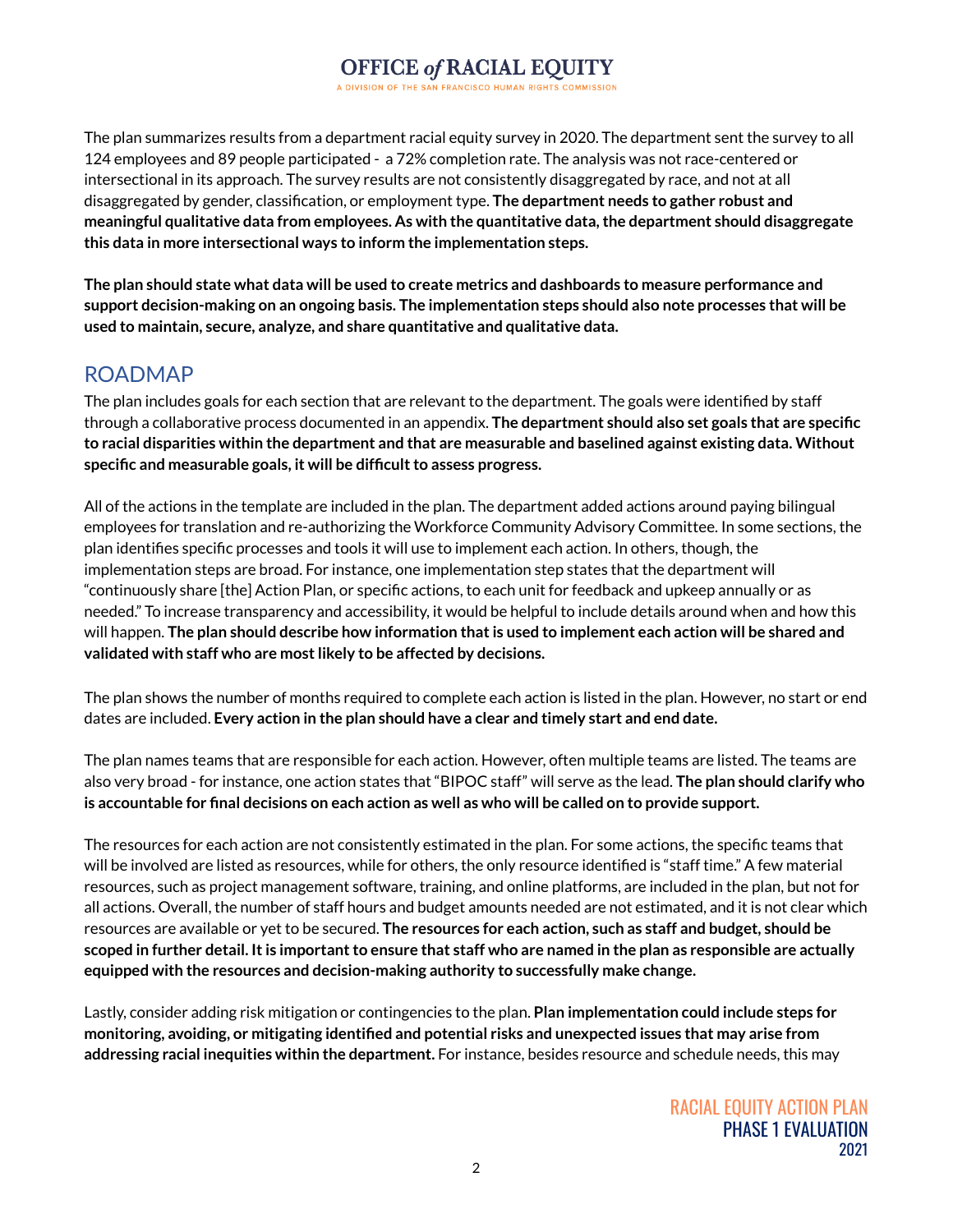need to involve accounting for people's internal motivations, understanding external sociopolitical movements, and socializing new ideas and processes.

### TRANSFORMATION

Ultimately, the purpose of racial equity work is to move our City towards **Transformation**. While this was not an individual section of the Racial Equity Action Plan template, we offer these additional reflections to inform your department's continued work:

The plan includes some creative actions, such as "intraoffice working groups focused on deconstructing racial traumas within government processes." Overall, however, the plan does not identify specific racial inequities to be addressed, and the implementation steps do not name or center issues facing BIPOC employees. **Every aspect of making BIPOC employees "net better off"in the workplace should be addressed in tangible ways in the plan: financially; emotionally and mentally; relationally; physically; and purposefully.** Every employee is a person, not only a worker.

Throughout the plan, the department delegates several important actions and decisions to the Department of Human Resources without describing how employees will be involved. **The department should reflect on how to shiftinternal decision-making structures to repair trust and empower BIPOC employees.** It requires both intention and commitment to change the harmful and unequal distribution of power in our status quo systems. The people closest to the pain should be closest to the power, as they have the knowledge and expertise that is required to address the department's racial equity challenges.

### CLOSING THOUGHTS

We appreciate that the department formed a working group of 22 division leads and seven sub-committees of 35 staff to develop the plan, and the hundreds of hours they devoted to this work.

We were also encouraged to see the following outlined in your department's plan:

- Naming actions that are priorities, such as developing a formal and transparent process for raises and promotions;
- Documenting issues that will be included in an exit interview or survey, including racial equity, gender bias, discrimination and harassment, team dynamics, relationships with management, skills and leadership development, and work distribution and out-of-classification responsibilities;
- Implementing flexible work plan and project management tools;
- Ongoing monthly meetings of the Racial Equity Working Group and sub-committees.

Along the continuum of becoming an anti-racist organization, the Racial Equity Action Plan indicates that the department is emerging into the "symbolic change" stage. As you continue implementing the Racial Equity Action Plan, we urge you to continuously measure and reflect on progress towards **Transformation**:

- **● How will you revise your indicators to measure actual outcomes for BIPOC employees, rather than technical outputs?**
- **● How will you ensure the implementation steps are addressing the root causes of racial disparities?**
- **● How will you center racial equity in the department's treatment of its BIPOC employees, rather than settling for the appearance of racial diversity?**